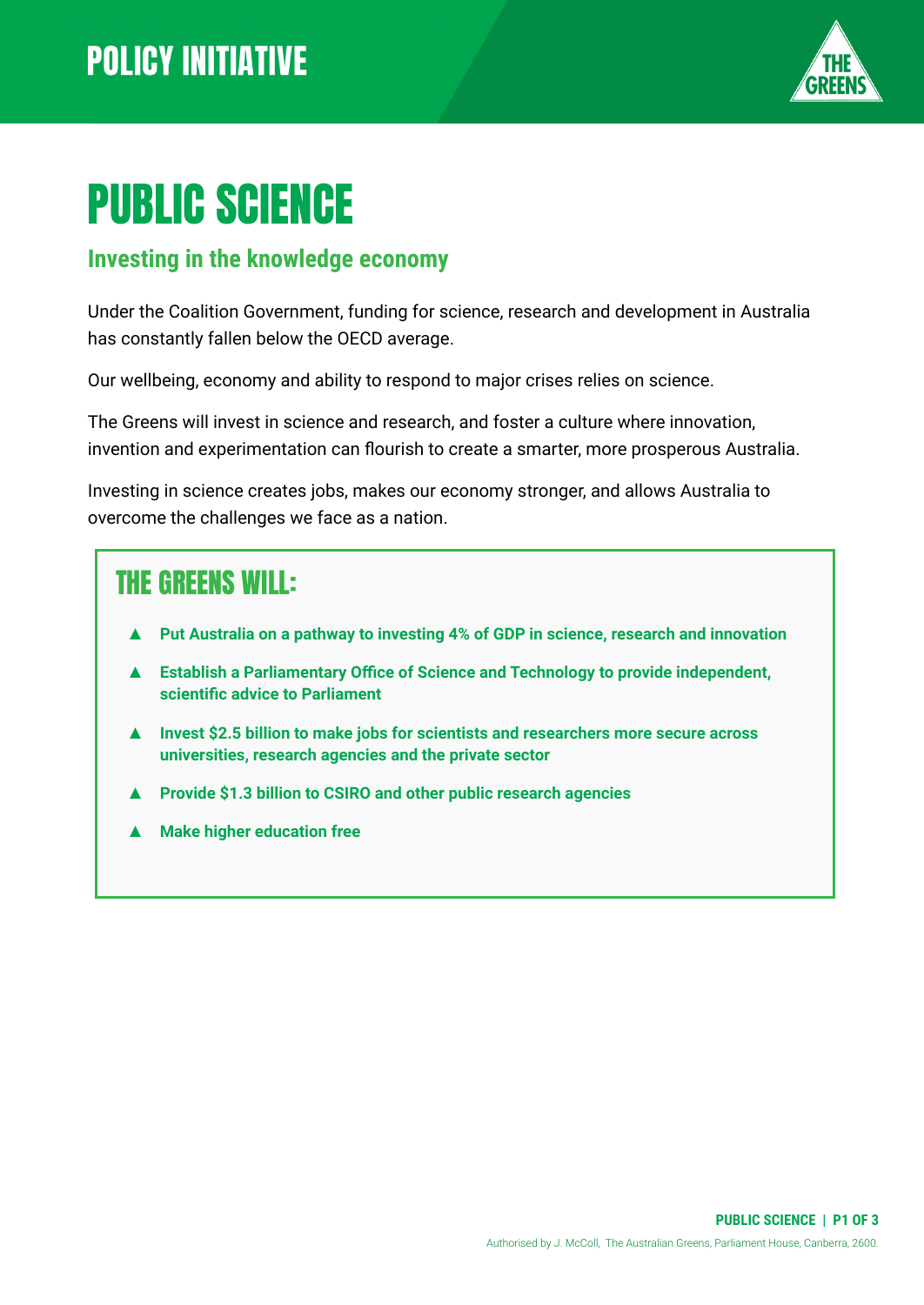

### PAYING FOR OUR PLAN

By making billionaires and big corporations pay their fair share of tax and winding back handouts to big polluters, we can build a better life for all of us.

1 in 3 big corporations pays no tax and many big corporations and billionaires send their profits offshore tax free.

The Greens will tax billionaires with a new 'billionaires tax', require big corporations making excessive profits to pay a 'corporate super-profits tax' and axe billions of dollars in handouts to the coal, oil and gas giants that are driving the climate crisis.

These measures have all been costed by the independent Parliamentary Budget Office.

When big corporations and billionaires pay their fair share, everyone can have the services they need for a better life.

#### **TOWARDS 4% OF GDP IN SCIENCE, RESEARCH AND INNOVATION**

Australia has a strong history of groundbreaking scientific and innovative advancements. People all across the world have benefited from discoveries made by Australia's outstanding researchers, including during the pandemic. The Greens believe we need a strong research sector in Australia to help move away from the polluting industries of the past and deliver the jobs of the future.

Unfortunately, Australia's innovations rankings are the lowest they've been in a decade, ranking 25th in the Global Innovation Index<sup>1</sup>. Commonwealth Government investment in

research and development is well below where it needs to be.

We need meaningful investment in science, research and innovation to supercharge our economy and make Australia a global leader in new and emerging research and technology.

The Greens will make the investment Australia needs. We have a comprehensive public funding road map to increase public and private investment in Research and Development (R&D) to 4% of GDP by 2030. This will put Australia back on track to being a global leader in new and emerging research and technology. Our plan includes significant public investment across key areas.

As part of that plan, the Greens will boost funding for key research bodies, including:

\$5.5 billion in additional block grant funding for universities, to boost their roles as powerhouses of the research

<sup>1</sup> Global Innovation Index 2021 [https://www.wipo.int/edocs/pubdocs/en/wipo\\_pu](https://www.wipo.int/edocs/pubdocs/en/wipo_pub_gii_2021.pdf) [b\\_gii\\_2021.pdf](https://www.wipo.int/edocs/pubdocs/en/wipo_pub_gii_2021.pdf)